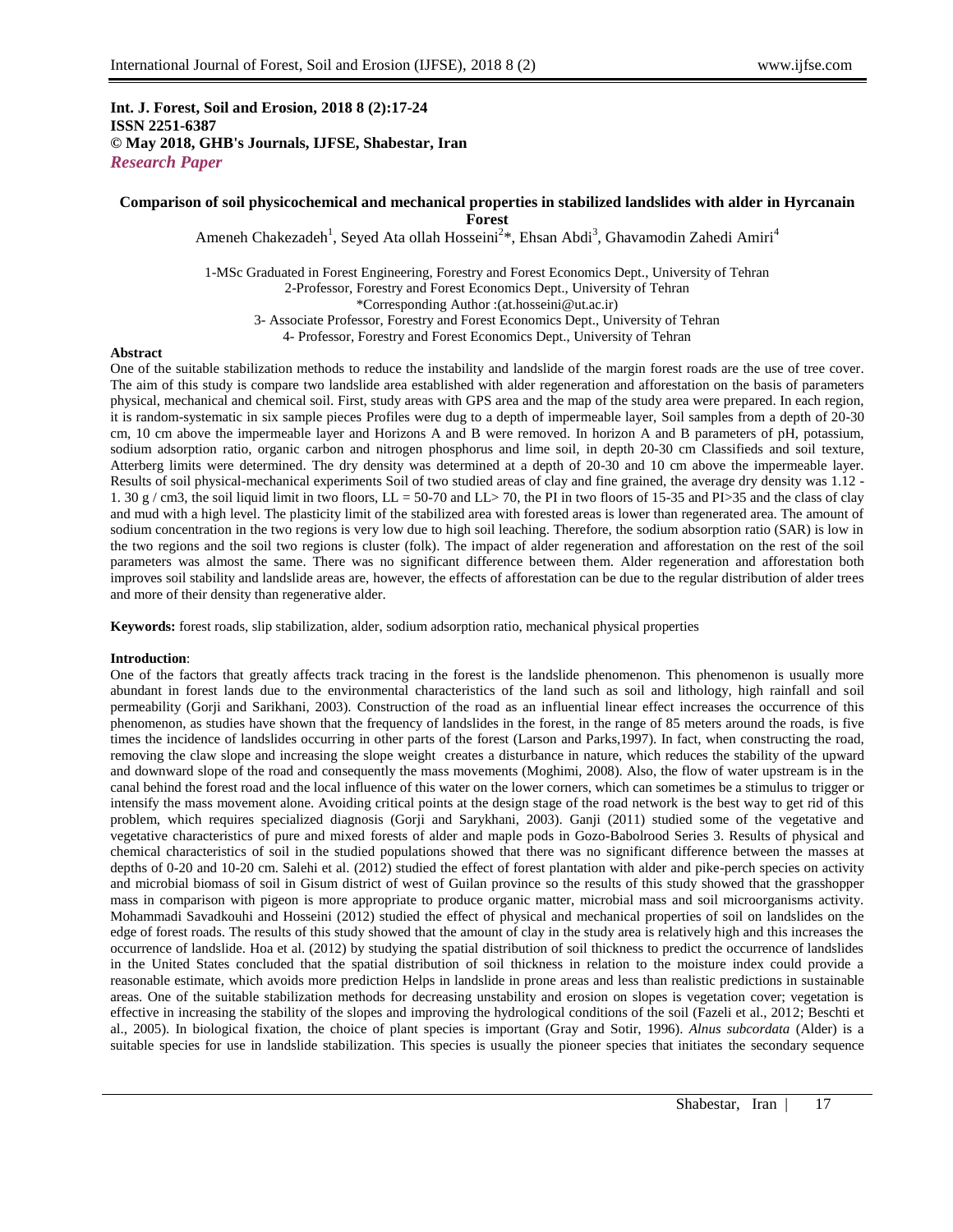around the forest paths and, through N fixation, gradually provides conditions for the presence of other species, due to its high moisture content and high water absorption capacity to reduce water volume in wetlands, Soil drainage soils, irrigated soils and sloping slopes are planted abundantly (Rasane et al., 2002; Joker, 2000). The purpose of this study was to compare the stabilized area with regenerative alder (Piche senobar-Kheyrud Mazandaran Prov.) and the stabilized area fixed with forested area (Parcel 112) based on physical, mechanical and chemical parameters of the soil.

# **Material and methods**

## **Description of the study area**

The study site is located in Kheyrood forest in watershed number of 45 (from 27°36′ to 36°40′ N and from 51°32′ to 51°43′ E). The study was carried out in Patom district (compartments 111 and 112). A landslide was occurred in 1973 in the eastern part of Senobar switchback curve (compartment 111). The length of movement area was 65 m and the width at the top, middle and down was 10 m, 20 m and 30 m, respectively. The area of landslide was 6577  $m^2$ . The elevation difference between up and down part of landslide was about 14 m with mean slope gradient of 20%. Alder species as well as Hazel, hornbeam, elm, Diospyrus lotus and wild fig were naturally established on landslide.

The total density of the trees in this region is 228 trees per hectare and the density of alder trees is 104 trees per hectare. Part of the road of Parcel 112 was unusable due to sliding in 1993. The length of the moving area at this point of the movement reaches about 30 meters and its width varies so that it is about 10 meters above the middle and lower parts of 15 Up to 20 meters and its area is 3544 square meters (0.344 hectares). After slipping the downstream slope, two-year-old seedlings were planted on alder, and the upstream slope of the road was a ditch for directing the slopes to the canals of the forest paths and eventually leaving them through the culvert. Total density of 389 trees per hectare and Alder trees density is 268 hectares per hectare. In the two sliding areas, the slope is approximately 20%, for the northwest and clay soils (Fig. 1).



**Fig.1- Study Area Location**

### **Method of Data Collection**

At first, the data and maps of the study area were collected including physiography (slope, direction and altitude), soil, geology and tree cover. Then, with circular forest and using GPS, the area of the studied areas was determined and the map of the stabilized landslide range was prepared. In order to measure the physical-mechanical and chemical parameters of soil in each region, randomized-systematic samples were taken in six sections of the profiles to the depth of the impermeable layer, in which the depth of the profiles in the parcel 111 from the bottom of the slope toward the road was 70, 60 , 99, 70, 50 and 80 cm and in the parcel 112 the depth of the profiles is from the bottom of the slope to the road 110, 98, 95, 130, 50 and 60 cm respectively.

### **Soil Bulk Density Measurement**

The cylinder method was used to determine the soil dry density (Parsley, 2003). In this method, intact sampling was performed using metal cylinders with dimensions of  $5 \times 5$  cm at depths of 20-30 and 10 cm above the depth of the impermeable layer. The wet soil weight of the samples was immediately weighed and then placed in an oven at 105 ° C for 24 hours to determine the moisture content and dry weight of the samples and the bulk density (dry density) was calculated. By obtaining the cylinder volume (Vt) from equation (1), where h is the cylinder height, r is the radius of the cylindrical cross section and  $\pi$  is 14.3, using equation (2), in which MS the dry weight of the soil and Vt soil volume, dry density (γd) of soil samples were calculated.

 $V_t = \pi r^2 h$  (1)  $^{2}h$ 

Shabestar, Iran | 18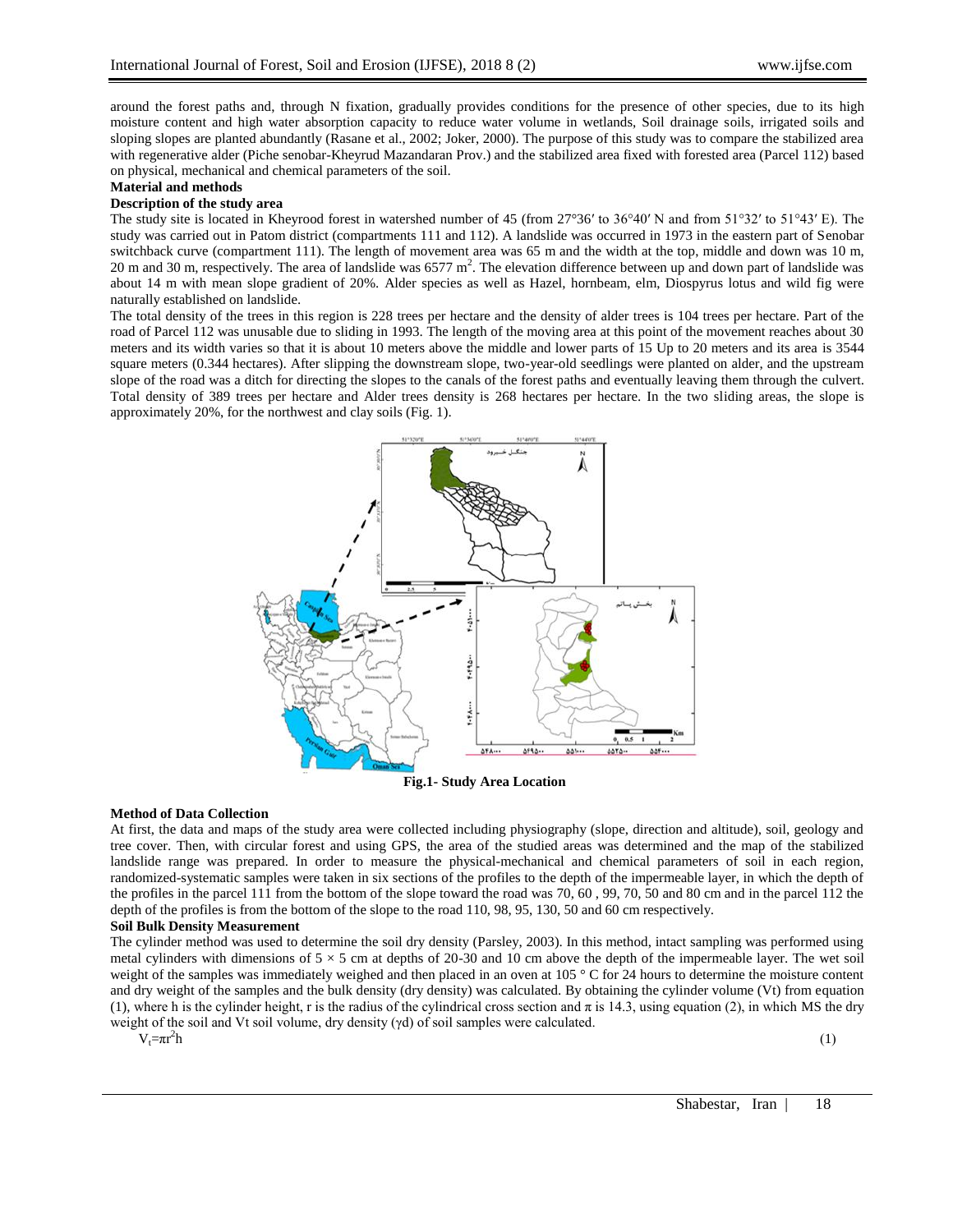$(2)$ 

$$
\gamma_{\rm d} = \frac{MS}{V t}
$$

**Atterberg limits:** In Atterberg limits analysis, LL was determined using the Equation (3) (Jafari Haghigi, 2003):

$$
LL = W_N * \left[\frac{N}{25}\right]^{0.121}
$$

Where N is number of drops of the cup required to close the groove, W is the soil moisture content (%) that the groove is closed. Moisture content was determined using the Equation (4).

(3)

$$
W = \frac{W_1 - W_2}{W_2 - W_3} \times 100
$$
 (4)

Where  $W_1$  is the weight of the can (g) + wet soil (g),  $W_2$  is the weight of the can (g) + dry soil (g) and  $W_3$  is the weight of the empty can (g). The tested samples of the soils were oven-dried at 105 °C for 24 hours.

The moisture content, as determined in Equation (4), when the soil sample is cracking, is the PL. The PI of a soil is the numerical difference between its LL and its PL (Equation 3, Atterberg 1911):

$$
PI = LL - PL \tag{5}
$$

**Standard Proctor test:** To assess the amount of compaction or MDD and the water content required in the field, compaction test (Standard Proctor test) was done on the soil in accordance with ASTM. The water content, at which the MDD is attained, was obtained from the relationships provided by the test (Equation 6).

$$
P_d = \frac{F_W}{\left(\frac{W}{100} + \frac{1}{G_s}\right)}\tag{6}
$$

Where  $P_d$  is dry density of soil g cm<sup>-3</sup>,  $G_s$  is specific gravity of the soil being tested (assume 2.70 if not given),  $P_w$  is density of water in g cm<sup>-3</sup> (approximately 1 g cm<sup>-3</sup>) and W is the moisture content (%).

In the Proctor test, the soil was first air dried and then separated into samples. The water content of each sample was adjusted by adding water. The soil was then placed and compacted in the 4-inch-diameter Proctor compaction mould using 25 blows by a 5.5 lb standard hammer falling 12 inches. At the end, the sample was removed from mould and the dry density and the water content of the sample were determined for each Proctor compaction test. Then, a curve is plotted for the dry density as a function of the water content. From this curve, the OMC to reach the MDD can be obtained (Mousavi and Abdi, 2014).

#### **Soil chemistry tests**

Soil samples were collected from soil layers A and B after soil drying, including acidity, lime, nitrogen, phosphorus, potassium, organic matter, sodium, calcium, magnesium and sodium adsorption (SAR). The laboratory was transmitted from sunlight, mills and 2 mm alcohols (sieve 10). The pH of the soil was measured using a pH meter (potentiometer), total nitrogen by Kajddal method, phosphorus, sodium and potassium of soil with flame photometry, carbonate Calcium (limestone) was measured by calciferry method, soil organic matter was measured by method of valky, block calcium and soil magnesium by complex metric method. To measure SAR, sodium, calcium and magnesium concentrations were determined in PPM. Then, by placing in (7), the SAR value was determined in ppm.

$$
SAR = \frac{[Na^{+}]}{[Ca^{2+}]+[Mg^{2+}]} \tag{7}
$$

### **Statistical analysis**

Collected data from physical, chemical and mechanical analysis were saved in excel software and then homogeneity of variance test (Leven test) and normality test of data (kolmogorov smirnov test)*.* Independent sample T test in SPSS 16.0 software was used to compare data.

#### **Results**

#### **Soil Physical and Mechanical Properties**

Soil granulation results by hydrometric method showed that the soil of two studied regions is fine-grained. Test results Determining the Atterberg range using the Casagrande method showed that the psychological limit of soil samples in the studied regions is  $LL =$ 70 and LL> 70-50, according to the soil classification table according to the psychological limitations, these soils are in high psychological limits and They are very high and in terms of dough, they are in two groups of plasticity (15-35 PI) and high plasticity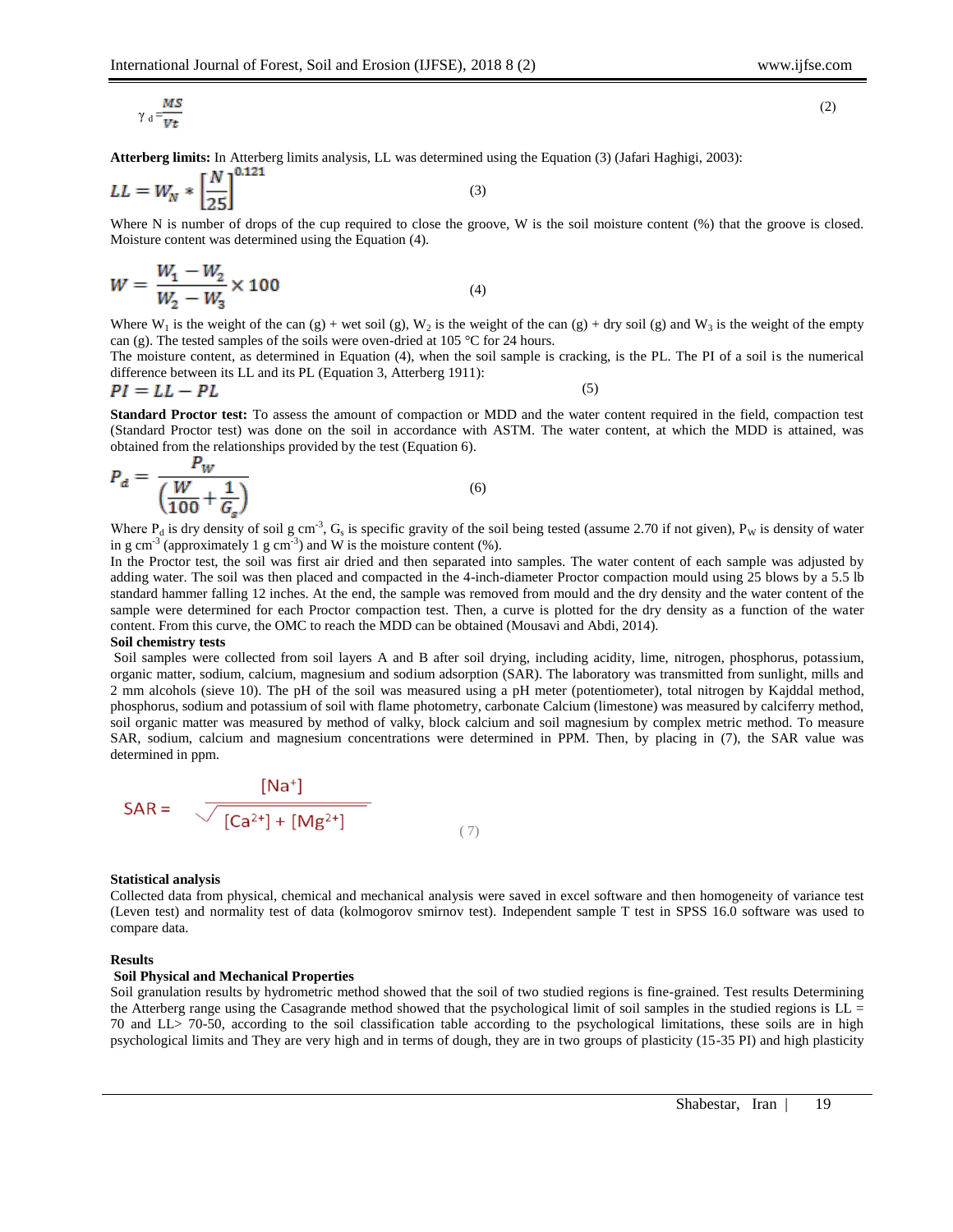(35 PI). Soil classifications in parcel 111 samples were obtained based on the CH and MH unified classification method and parcel 112 is CH (Table 1).

|                        |                       | Mechanical decomposition |                |                | The Atterberg Circle |                      |  |  |
|------------------------|-----------------------|--------------------------|----------------|----------------|----------------------|----------------------|--|--|
| soil texture           | Fine grain percentage | Percent<br>Coarse grain  | IP             | $\mathsf{LP}$  | LL                   |                      |  |  |
| MH                     | 92.54                 | 7.46                     | 37             | 35             | 72                   | $111 - 1$            |  |  |
| <b>CH</b>              | 86.44                 | 13.56                    | 32.67          | 32             | 64.68                | $111-2$              |  |  |
| <b>CH</b>              | 92.28                 | 7.73                     | 44.10          | 29             | 73.1                 | $111-3$              |  |  |
| MH                     | 80.53                 | 19.47                    | 31.29          | 32.31          | 63.3                 | 111-4                |  |  |
| <b>CH</b>              | 82.33                 | 17.67                    | 45.28          | 30.12          | 75.4                 | $111-5$              |  |  |
| <b>CH</b><br><b>CH</b> | 96.97<br>82.72        | 3.03<br>17.28            | 38.65<br>41    | 29.58<br>30    | 68.23<br>71          | $111-6$<br>$112 - 1$ |  |  |
| <b>CH</b>              | 94.57                 | 5.43                     | 38.82          | 27.18          | 66                   | 112-2                |  |  |
| <b>CH</b><br><b>CH</b> | 99.16<br>93.92        | 0.84<br>6.76             | 36.31<br>32.07 | 29.43<br>25.18 | 65.74<br>57          | $112-3$<br>112-4     |  |  |
| <b>CH</b>              | 88.19                 | 11.81                    | 39             | 27             | 66                   | 112-5                |  |  |
| G <sub>C</sub>         | 13.52                 | 86.48                    |                |                |                      | $112-6$              |  |  |

# **Table 1. Atterberg Limit and Soil texture (Hydrometric method)**

### **Changes in Soil Physical Properties in Study area**

The density of the soil in the parcel of 111 soil samples is one, two, and five profiles, and in the parcel of 112 soil samples of the profiles of one, three, four and five, at a depth of 10 cm above the impermeable layer is greater than the depth of 20-30 cm, but the rest of the samples are the situation Is the opposite (Table 2).

| Table 2. Soil Bulk Density variation trend                       |                              |                                                                  |                           |                |
|------------------------------------------------------------------|------------------------------|------------------------------------------------------------------|---------------------------|----------------|
| A depth of 10 cm above the<br>impermeable layer of Parcel<br>112 | Depth of 30 cm<br>Parcel 112 | A depth of 10 cm above the<br>impermeable layer of Parcel<br>111 | Depth 30 cm Parcel<br>111 | Profile        |
| 1.19                                                             | 1.11                         | 1.06                                                             | 0.96                      |                |
| 1.11                                                             | 1.17                         | 1.27                                                             | 1.22                      | 2              |
| 1.30                                                             | 1.24                         | 1.24                                                             | 1.31                      | 3              |
| 1.43                                                             | 1.24                         | 0.98                                                             | 1.07                      | $\overline{4}$ |
| 1.62                                                             | 1.42                         | 1.32                                                             | 1.03                      | 5              |
| 1.21                                                             | 1.06                         |                                                                  | 1.18                      | 6              |

**Sodium Absorption Ratio:** In order to obtain the sodium absorption ratio (SAR), it was necessary to calculate the amount of sodium, calcium and magnesium. Initially, these parameters were measured, then they were embedded in the formula, and the amount of sodium absorption ratio was obtained. In the two studied parches, the amount of sodium in All of the profiles were lower than calcium and magnesium, so the sodium absorption ratio is low in two regions, which indicates that the soil is not dispersed because the stability of aggregates depends on the balance between the concentration of sodium and calcium and magnesium. The more sodium in soil, the greater the dispersion of the aggregates and vice versa (Table 3).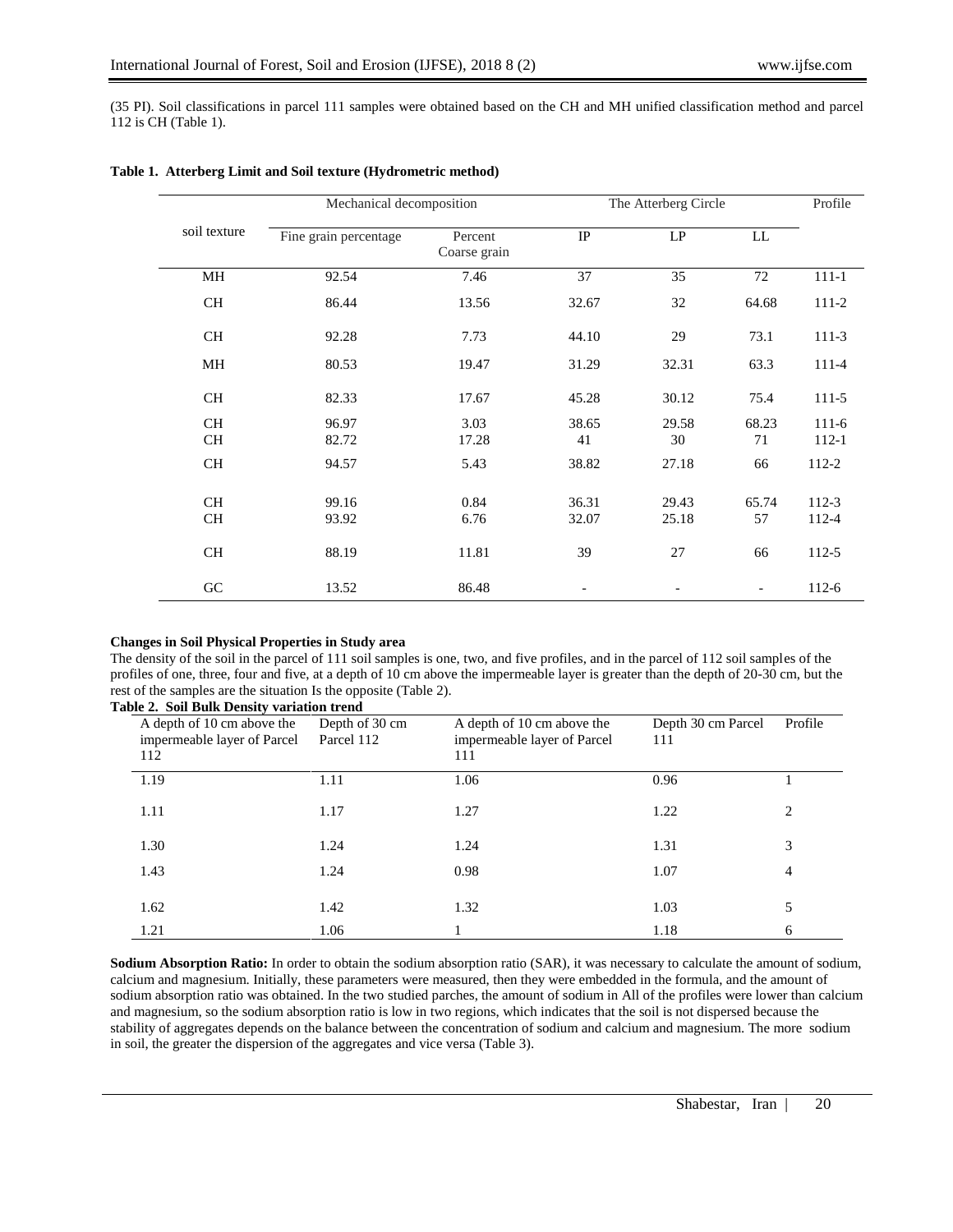| SAR(ppm) |         | Magnesium(ppm) |         |         | Calcium(ppm) |         | Sodium (ppm) |           |
|----------|---------|----------------|---------|---------|--------------|---------|--------------|-----------|
| Layer B  | Layer A | Layer B        | Layer A | Layer B | Layer A      | Layer B | Layer A      |           |
| 0.96     | 0.83    | 2.19           | 24      | 72      | 120          | 17.9    | 10.01        | $111 - 1$ |
| 0.72     | 0.68    | 8.28           | 6.9     | 56      | 64           | 6.67    | 5.83         | 111-2     |
| 0.67     | 0.51    | 6.33           | 6.81    | 64      | 88           | 1.7     | 6.9          | $111-3$   |
| 0.70     | 0.50    | 6.9            | 6.57    | 104     | 120          | 7.50    | 6.1          | 111-4     |
| 0.64     | 0.58    | 2.19           | 24      | 64      | 104          | 5.83    | 6.67         | $111 - 5$ |
| 0.57     | 0.72    | 24             | 8.28    | 80      | 104          | 5.83    | 8.34         | $111-6$   |
| 0.13     | 0.90    | $\Omega$       | 4.62    | 64      | 80           | 6.67    | 7.50         | $112 - 1$ |
| 0.10     | 0.2     | 8.28           | 24      | 96.5    | 96           | 9.17    | 5.83         | 112-2     |
| 0.076    | 0.11    | 4.38           | 6.33    | 96      | 120          | 10.84   | 7.04         | $112 - 3$ |
| 0.09     | 0.04    | 8.52           | 48      | 95      | 88           | 4.17    | 7.52         | 112-4     |
| 0.077    | 0.048   | $\overline{0}$ | 8.28    | 120     | 112          | 6       | 8.34         | 112-5     |
| 0.65     | 0.99    | 6.9            | 6.9     | 80      | 160          | 6.6     | 9.7          | $112-6$   |

# **Table 3. Changes in the Sodium Absorption Ratio (SAR) parcel 111**

**Nitrogen and soil organic matter:** In both studied regions, the nitrogen and organic matter of the layer A is higher than that of layer B, as well as the A layer and layer B of the parcel 112 is higher than that of the A layer and B layer parcel 111 (Table 4). **Table 4. Changes in nitrogen and soil organic matter**

| $N(\%)$ of |         | $N(\%)$ of |         |         | $Organic(\%)$ |            | $Organic(\%)$ |         |
|------------|---------|------------|---------|---------|---------------|------------|---------------|---------|
| Parcel 112 |         | Parcel 111 |         |         | Parcel 112    | Parcel 111 |               | Profile |
| Layer B    | Layer A | Layer B    | Layer A | Layer B | Layer A       | Layer B    | Layer A       |         |
| 0.32       | 0.61    | 0.23       | 0.47    | 0.10    | 0.23          | 0.18       | 0.38          |         |
| 0.34       | 0.49    | 0.22       | 0.25    | 0.17    | 0.21          | 0.03       | 0.21          |         |
| 0.26       | 0.58    | 0.16       | 0.55    | 0.11    | 0.28          | 0.06       | 0.24          |         |
| 0.21       | 0.67    | 0.14       | 0.49    | 0.07    | 0.40          | 0.03       | 0.12          | 4       |
| 0.32       | 0.24    | 0.19       | 0.39    | 0.10    | 0.22          | 0.05       | 0.24          |         |
| 0.11       | 0.13    | 0.24       | 0.61    | 0.08    | 0.22          | 0.08       | 0.24          | 6       |

### **Mean mechanical parameters of soil**

After determining the normality of the data using Kolmogrov-Smirnov test, the homogeneity of the variances was investigated by the Lovan test. For the specimens of the Liquid and plasticity Limits and plasticity index, the level of this test was more than 0.05 so they had the same variance and the second line of the t-test was used. In the second row, the t-test was more than 0.05 so plasticity and liquid limits were not significant. The statistical analysis was not significant (p>0.0 5) in the two parcels. Statistically, there was a significant difference (p <0.05) between the particle size of the particle and 95% probability. The particle size of the particle is higher (Table 5).

| Table 5. Comparison of the mechanical properties of soil |       |               |                            |         |                            |         |                     |  |
|----------------------------------------------------------|-------|---------------|----------------------------|---------|----------------------------|---------|---------------------|--|
| Independent t test with 95%<br>confidence                |       | Lovan<br>Test | Sliding Area<br>Parcel 112 |         | Sliding Area<br>Parcel 111 |         | Measured<br>factor  |  |
| Sig                                                      |       | Sig           | Standard<br>deviation      | Average | Standard<br>deviation      | Average |                     |  |
| $0.198$ <sup>ns</sup>                                    | 1.405 | 0.464         | 4.96                       | 65.19   | 5.58                       | 69.75   | liquid limit        |  |
| 0.020                                                    | 2.906 | 0.853         | 1.96                       | 27.75   | 2.29                       | 31.68   | plasticity<br>limit |  |
| 0.851 <sup>ns</sup>                                      | 0.194 | 0.85          | 3.43                       | 37.44   | 6.41                       | 38.07   | IP                  |  |

ns No significant difference

### **Comparison of the soil physical properties**

After data normalization, the homogeneity of variances was investigated by the Lovan test. The results indicated that the level of significance, the moisture content and the bulk density (dry density) of the two parcels were more than 0.05, so they had the same variance and the results of t-test were used. Regarding the results of independent t-test, there was no significant difference in the mean of moisture content and dry density at 20-30 cm depths of two parcels and 10 cm depth of the intrinsic layer of the two parcels in the 5% level (P> 5%) (Table 6).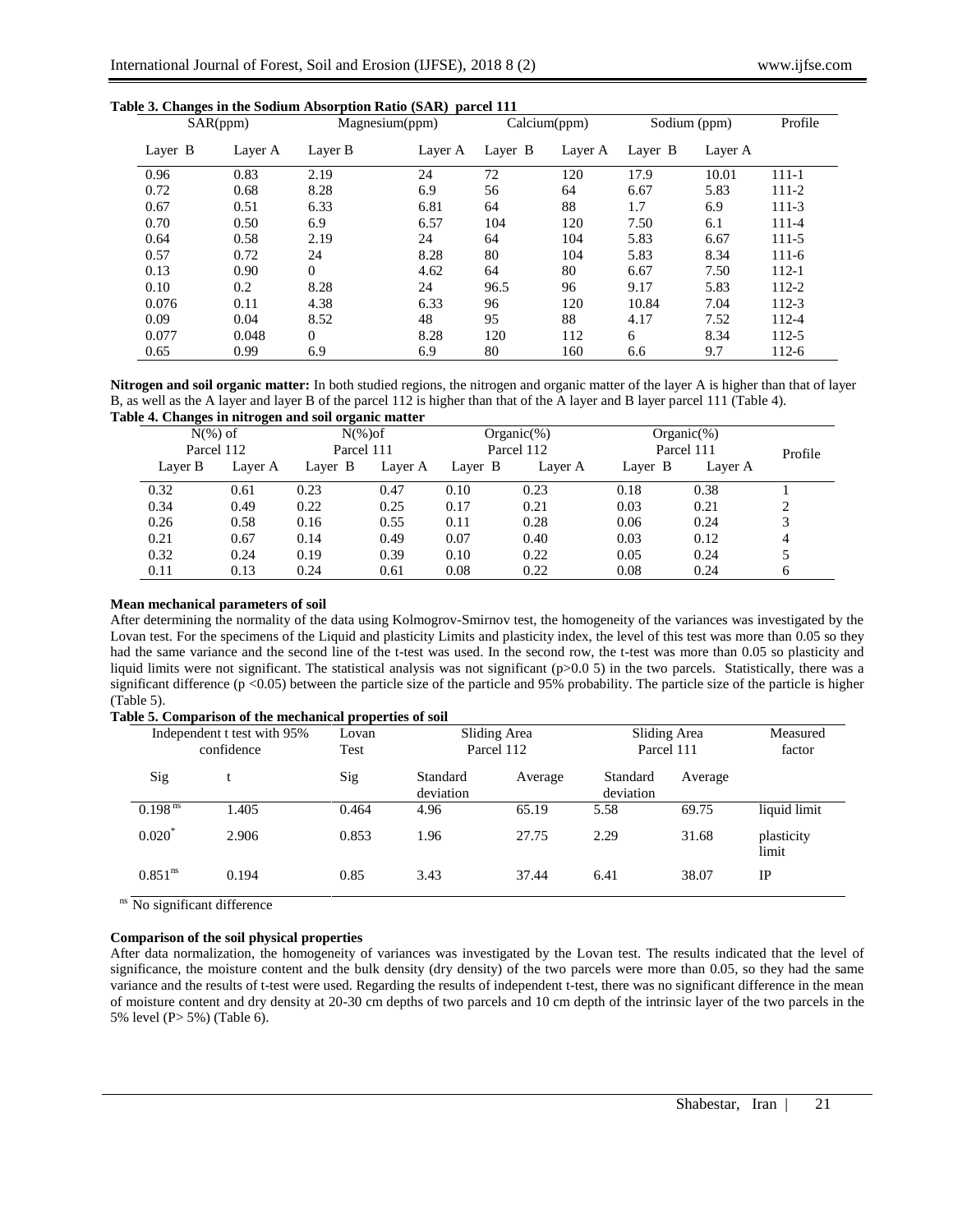| Independent t test with 95%<br>confidence |         | Lovan<br>Test | Parcel 112            |         | Parcel 111            |         |                                              |
|-------------------------------------------|---------|---------------|-----------------------|---------|-----------------------|---------|----------------------------------------------|
| The significance<br>level                 | t       | sig           | Standard<br>deviation | Average | Standard<br>deviation | Average | Measured factor                              |
| $0.094^{ns}$                              | $-1.86$ | 0.05          | 0.180                 | 1.29    | 0.133                 | 1.12    | Density of 20-30<br>cm deep                  |
| 0.078 <sup>ns</sup>                       | 1.96    | 0.775         | 9.80                  | 32.06   | 27.8                  | 37.42   | The moisture<br>content is 20-30<br>cm deep  |
| $0.129^{ns}$                              | $-1.66$ | 0.815         | 0.18                  | 1.30    | 0.14                  | 1.14    | Density of 10 cm<br>deep                     |
| $0.129^{ns}$                              | 1.65    | 0.221         | 47.9                  | 49.30   | 27.14                 | 42.40   | The moisture<br>content is 10 cm<br>in depth |

# **Table 6: Comparison of Physical Parameters of Soil 20-30 cm in Two Particles**

## ns No significant difference

## **Comparison of the mean chemical parameters of the soil**

According to the results of t-test, the mean of acidity, organic matter, nitrogen, potassium, sodium, calcium, magnesium, phosphorus and sodium absorption ratio (SAR) of soil in A layer of two parsons and B layer of two parcels were statistically significant There is no 5% level (P> 5%) (Table 7).

### **Table 7- Comparison of the mean chemical parameters of soil**

| Independent t test with 95% |                  | Stabilized Landslide parcel |         | Stabilized Landslide parcel |         |                        |
|-----------------------------|------------------|-----------------------------|---------|-----------------------------|---------|------------------------|
|                             | confidence       |                             | 111     |                             | 112     | Measured factor        |
| Standard                    | Average          | Standard                    | Average | Standard                    | Average |                        |
| deviation                   |                  | deviation                   |         | deviation                   |         |                        |
| 0.186ns                     | 0.239            | 1.29                        | 4.297   | 72.58                       | 81.303  | Potassium Layer        |
|                             |                  |                             |         |                             |         | A(ppm)                 |
| 0.533ns                     | 0.646            | 38.114                      | 93.257  | 35.78                       | 59.261  | Potassium Layer        |
|                             |                  |                             |         |                             |         | B(ppm)                 |
| 1 <sup>ns</sup>             | $\boldsymbol{0}$ | 1.53                        | 7.36    | 0.820                       | 7.369   | Sodium Layer A         |
|                             |                  |                             |         |                             |         | (ppm)                  |
| $0.823^{ns}$                | 0.229            | 0.754                       | 9.05    | 1.139                       | 8.930   | Sodium Layer B         |
|                             |                  |                             |         |                             |         | (ppm)                  |
| $0.539^{ns}$                | 0.636            | 23.031                      | 100     | 91.28                       | 109.33  | Calcium layer          |
|                             |                  |                             |         |                             |         | A(ppm)                 |
| $0.013^{ns}$                | 3.027            | 26.8                        | 66.66   | 76.18                       | 92      | Calcium Layer B        |
|                             |                  |                             |         |                             |         | (ppm)                  |
| $0.469^{ns}$                | 0.706            | 6.67                        | 25.83   | 73.6                        | 28.56   | Magnesium layer A      |
|                             |                  |                             |         |                             |         | (ppm)                  |
| $1.29^{ns}$                 | 0.224            | 2.732                       | 66.31   | 46.5                        | 34.67   | Magnesium layer B      |
|                             |                  |                             |         |                             |         | (ppm)                  |
| 0.68 <sup>ns</sup>          | 0.43             | 0.58                        | 0.64    | 0.13                        | 0.61    | SAR Layer A (ppm)      |
| 0.96 <sup>ns</sup>          | 0.051            | 0.21                        | 0.71    | 0.13                        | 0.70    | SAR Layer B (ppm)      |
| $0.329^{ns}$                | $-1.25$          | 0.420                       | 6.341   | 0.473                       | 6.067   | Acidity Layer A        |
|                             |                  |                             |         |                             |         | (ppm)                  |
| $0.995^{ns}$                | 0.02             | 0.547                       | 6.591   | 0.263                       | 6.593   | Acidity Layer B        |
|                             |                  |                             |         |                             |         | (ppm)                  |
| $0.436^{ns}$                | $-0.812$         | 0.707                       | 1.87    | 0.606                       | 1.57    | Phosphorus Layer A     |
|                             |                  |                             |         |                             |         | (ppm)                  |
| $0.534^{ns}$                | 0.661            | 0.56                        | 13.2    | 1.29                        | 2.51    | Phosphorous layer B    |
|                             |                  |                             |         |                             |         | (ppm)                  |
| $0.051^{\rm ns}$            | 2.212            | 0.0625                      | 0.226   | 0.287                       | 0.204   | Organic matter layer   |
|                             |                  |                             |         |                             |         | $A(\%)$                |
| $0.225^{ns}$                | 1.293            | 0.435                       | 0.138   | 0.348                       | 0.108   | Organic matter layer   |
|                             |                  |                             |         |                             |         | $B(\%)$                |
| 0.060 <sup>ns</sup>         | $-2.124$         | 0.085                       | 0.528   | 0.837                       | 0.632   | Nitrogen layer A(%)    |
| $0.084^{\rm ns}$            | $-1.196$         | 0.067                       | 0.217   | 0.049                       | 0.282   | Nitrogen layer $B(\%)$ |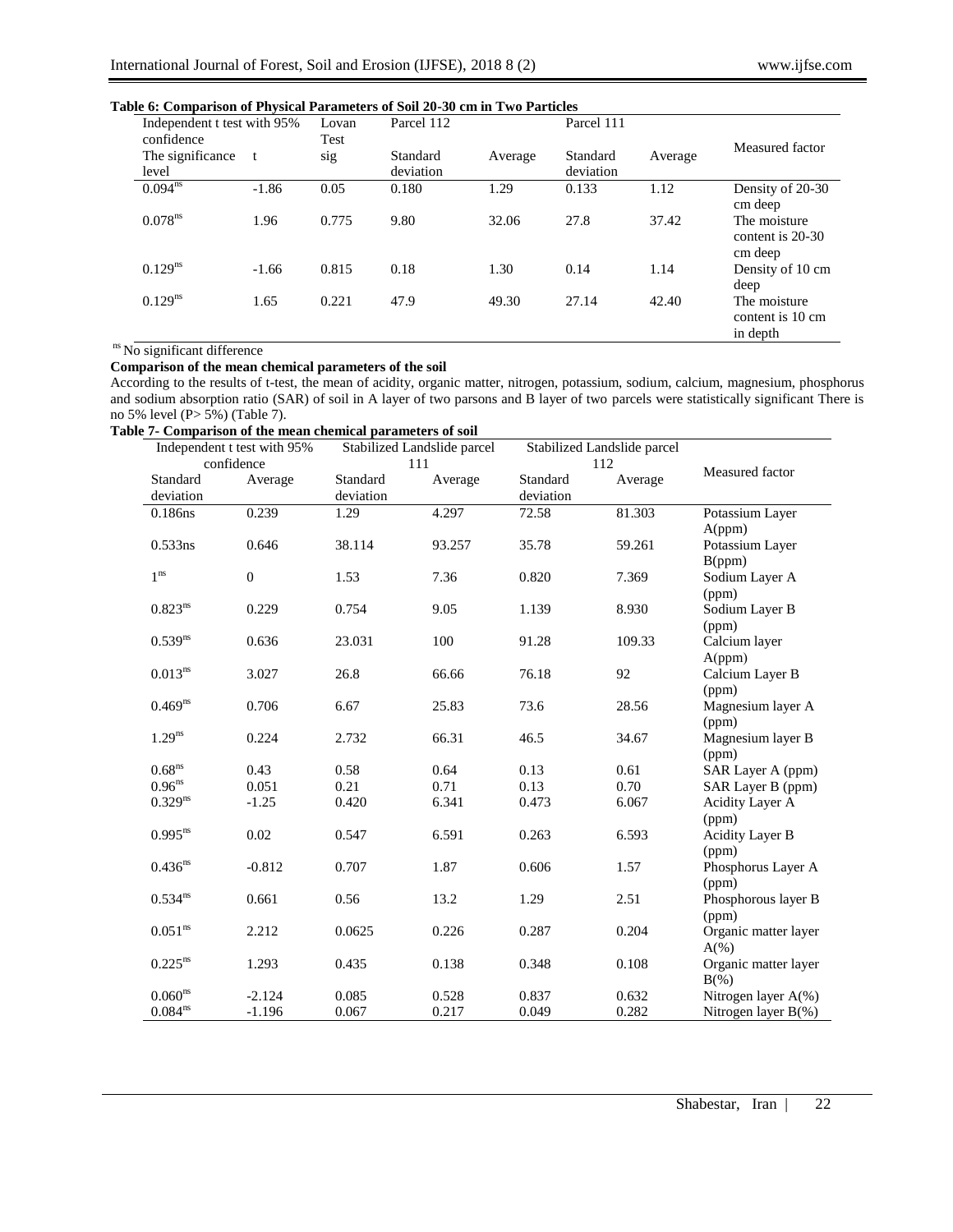#### **Discussion Atterberg Limit**

According to the results of the Atterberg test, the soil Plasticity limit and Liquid limit of the studied areas are in the LL-70 and LL-70 classes, according to the soil classification table, these soils are high and very high in the limit of plasticity. In terms of paste content, they are in two groups of plasticity (15-35 PI) and high plasticity (35 PI), due to which can be attributed to finely ground and clay soils because the soil containing fine-grained materials has high water content and this It causes longer to remain in the plasticity and to change over time and to become liquid (Majnounian et al., 2008). Therefore, because of the high liquid limit, the ability of expansion and contraction of the soil of the two study areas is very high due to the increase or decrease of moisture, therefore, in areas that are not well drained, they should be subject to stabilization; otherwise, the risk of landslide in these soils is very high. Due to the high plasticity index, the soil has a high adhesion and high absorption capacity, which indicates that in areas with inadequate soil and drainage, soil operations will be problematic and corresponded with Majnonian et al. (2008) and , Mohammadi Savadkouhi et al. (2013) results. The relationship between the Liquid limit of the two study areas in parcel 111 and 112 also did not show a significant correlation between the plasticity indexes of the two studied regions, which is consistent with the Kolaya (2011) results. Parcel 111soil has a higher inflammability and adhesion than parcel 112. It seems that the less intrusive layer depth in parcel 111 than parcel 112, the greater the density and regular distribution of alder trees in parcel 112 (planted algae with regular distribution and The type of clay and poor drainage The slopes of the upstream slopes of the Parcel 111 can be affected by the higher particle size of the Parcel 111 than the Parcel 112, because the less the depth of the impermeable layer is, the greater the penetration water is stored in the upper layers and causes more moisture becomes more plasticity.

# **Physical parameters of soil**

It has been proved that the amount of moisture in the soil is one of the important factors in the occurrence of landslide, which is directly related to the fine-grained soil and also the direction and slope of the area. By reducing the texture and increasing clay and plasticity, the maximum density decreases and moisture increases. The increase in water has a positive effect, and after that, the water around the particles becomes completely free and absorbs the cavities and absorbs the compressive energy and reduces the density (soil dry density) and soil resistance. On the other hand, the soil density and organic carbon are two-sided, so that increasing organic matter will decrease soil density and increase porosity and improve permeability, which in turn reduces runoff and decreases erosion and increases the percentage Moisture (Carter, 2002).

The average moisture content of soil samples of parcel 111 in the depth of 20-30 cm and 10 cm above the impermeable layer was 42.37 and 46.40, respectively, and in the parcel 112, respectively, was 32.06 and 30.49, respectively. Also, the mean dry density the soil samples of Parcel 111 at a depth of 20-30 cm and a depth of 10 cm above the impermeable layer were 1.12 and 1.14, respectively, and the parcel 112 was 1.29 and 1.03 g / cm<sup>3</sup>, respectively, the study of the average dry density from the surface layer to the depth increases.

# **Soil chemical parameters**

In both regions, sodium concentration was lower than that of calcium and magnesium due to leaching, so the sodium absorption ratio is low and the soil of the two studied regions is not dispersed. The average absorption rate of sodium parcel 111 in the two layers A and B is 0.64 and 0.71, respectively, and in the parcel 112, respectively, is 0.61 and 0.70 respectively. In this study, low sodium concentration, low sodium adsorption ratio and flocculent soil were observed. The low amount of Na and SAR in the area can be attributed to the high rainfall in the area and consequently to heavy soil leaching in the soil. Soil is not a salt soil. In the two slippery regions studied, the results of the study on the trend of soil organic matter changes in the two layers A and B showed that in all profiles the percentage of organic matter of the layer A is higher than that of the B layer, as well as the percentage of organic matter of the A layer in all parcel profiles of 111 To layer A of Parcel 112, the reason for this can be attributed to the higher density and natural regeneration of alder trees in this parcel. On the other hand, the reduction of organic matter in the soil of alder forests can be attributed to increased bioavailability as a result of the increase in nitrogen of this mass. Results this study is consistent with the findings of Rostamabadi et al. (2014). In this study, the average percentage of organic matter in the slippery area of 111 in A and B layers was 0.266 and 0.138 and in parcel 112, respectively, was 0.204 and 0.108, respectively, which indicates that the soil of the studied areas has a moderate amount Organic matter and the organic matter in each parcel decreases from layer A to B. This, according to studies done on the organic matter of soil, seems to indicate that soil organic matter has a significant effect on most soil parameters. In both studied regions, the nitrogen content of the layer A is much higher than that of layer B. Also, the thickness of layer A and layer B in all of the parcel profiles of 112 are higher than that of layer A and layer B of parcel 111, which can be attributed to the density of most alder trees and It also attributes its forestry to this parcel, because the alder litter has more nitrogen and also its low nitrogen reabsorption, which increases the nitrogen content of the soil, Also, due to the lower thickness of litter and planted algae than the regenerated alder, its decomposition rate is higher, as well as the ratio of nitrogen appropriation in less forested plots and the amount of nitrogen in the compacted areas with alder. The results of this study are consistent with the findings of Rostamabadi et al. (2014) and Hansen and Dawson (1982).

The results obtained from the analysis of the experiments and the study of the soil of the area show that under conditions of acidic, fine-grained and clay soils, a high and very high level of liquidity soils, plasticity and high plasticity, as well as low sodium concentration. The existence of alder trees (regeneration and afforestation) as well as the presence of openings and sideways to guide the water of the slopes, both biological and mechanical, led to the stabilization of the soil in two stabilized landslide regions. According to the experiments conducted and their analysis, there is no significant difference between the two stabilized slopes with alder (afforestation and regenerated) in comparison to the physicochemical characteristics of the soil in the two regions, but between the mechanical properties of the two soil stabilization zones there is a significant difference between alder afforestation and